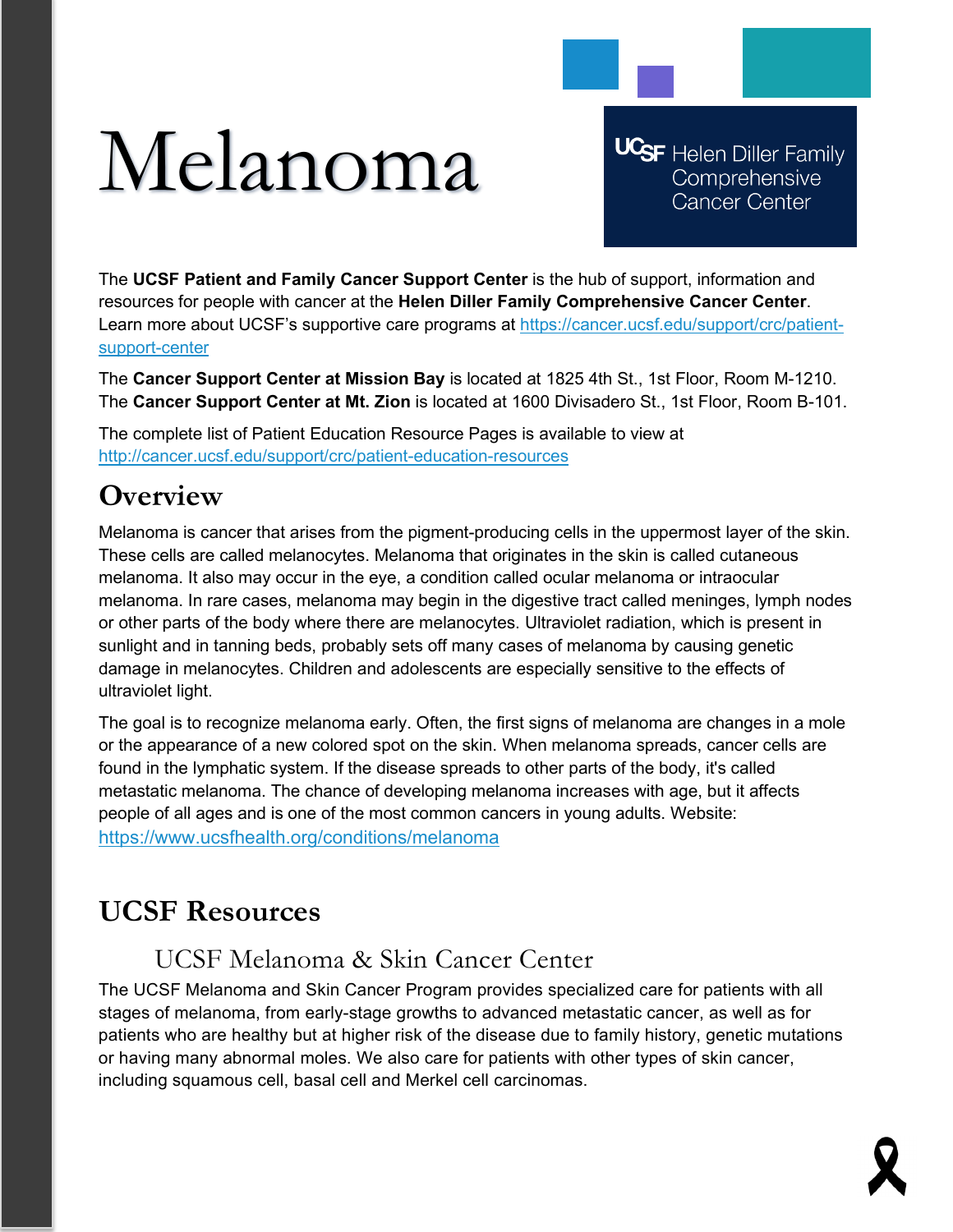Our program is part of the UCSF Helen Diller Family Comprehensive Cancer Center, designated a comprehensive cancer center by the National Cancer Institute. This designation recognizes centers that provide full-spectrum, state-of-the-art cancer care. Website: <https://sarcoma.ucsf.edu/ucsf-sarcoma-center> | Phone Number: 415-885-3800

# **Publications**

Cancer Support Community

- Melanoma
- Metastatic Melanoma
- Your Immune System and Melanoma Treatment

Website: [https://orders.cancersupportcommunity.org](https://orders.cancersupportcommunity.org/) 

National Comprehensive Cancer Network "NCCN Guidelines for Patients: Melanoma" Website: [www.nccn.org/patients/guidelines/melanoma](http://www.nccn.org/patients/guidelines/melanoma)

# **Organizations**

AIM at Melanoma Information, advocacy and research for melanoma. Available in several languages. Website: [www.aimatmelanoma.org](http://www.aimatmelanoma.org/)

## American Cancer Society (ACS) – Melanoma Skin Cancer

At the American Cancer Society, we're on a mission to free the world from cancer. Until we do, we'll be funding and conducting research, sharing expert information, supporting patients, and spreading the word about prevention. All so you can live longer — and better.

Website: <https://www.cancer.org/cancer/melanoma-skin-cancer.html> | Phone Number: 800.227.2345

Cancer.Net – Melanoma This is Cancer.Net's Guide to Sarcomas, Soft Tissue Sarcomas and Bone Cancer

Website:<https://www.cancer.net/cancer-t%C3%BDpes/melanoma>

## Cancer Support Community – Melanoma

As the largest professionally led nonprofit network of cancer support worldwide, the Cancer Support Community is dedicated to ensuring that all people impacted by cancer are empowered by knowledge, strengthened by action, and sustained by community.

Website: <https://www.cancersupportcommunity.org/melanoma> | Phone Number: 888-793-9355